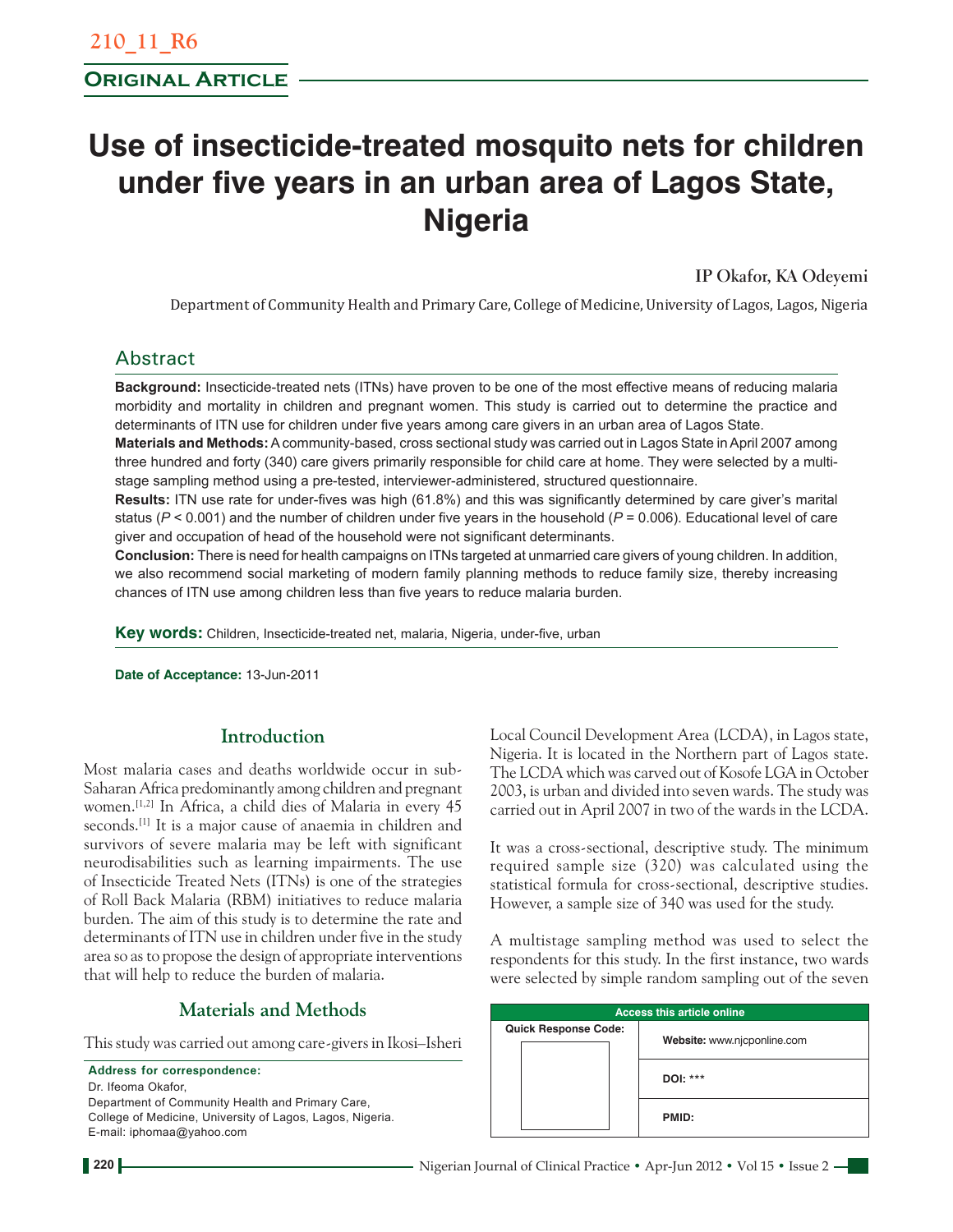wards in Ikosi– Isheri LCDA, Upper Ikosi (Ward C) and Isheri-Olowora (Ward A).

#### **Results**

Then using simple random sampling, a street was chosen from each ward from the most current list of streets available. By simple random sampling (balloting), the starting point on each street was determined out of the total number of compounds/houses on that street.

Information was obtained with the aid of pre-tested, interviewer-administered, structured questionnaires. Five interviewers were trained to assist the researcher in administering the questionnaires.

Interviewers questioned caregivers from consecutive households with at least one child under five years (following a higher-numbered-house pattern from the starting point). Subsequently more streets were selected by ballottng until desired sample size was achieved. Only one care giver was interviewed in each house, but if more than one were present, simple random sampling was done to select one person.

Some of the information sought from the respondent included age, marital status, level of education and occupation. Others were occupation of head of the household, number of children less than five years in the household, the cause of malaria, preventive measures and use of ITNs for under fives.

A respondent was considered eligible for the study if he/she is primarily responsible for child care. Permission to carry out study was obtained from the Local Government Chairman. The nature and purpose of the study was explained to intended respondents following which an informed consent was obtained before questionnaires were administered. Confidentiality was maintained through out the study.

#### **Data analysis**

Data was analysed using EPI-Info version 6.04 statistical software. Frequency distribution of variables and crosstabulation of variables were recorded. Chi-square and Fisher's exact tests were done to test for significance. Margin of error accepted was 5% ( $P \le 0.05$ ).

Three Hundred and Forty (340) respondents were interviewed. The modal age group of the care-givers was 25- 35 years and majority (71.2%) were mothers of the children, 11.8% were their fathers, 7.9% were their grandmothers while the rest were other care-givers such as nannies. Most (80.3%) of the caregivers were married and 7.4% of them were single. The study population was dominated by Yorubas. Over ninety percent (90.6%) had some form of formal education.

More than half of the respondents were either unskilled, or had no occupation while 22.6% of them were skilled and 18.2% were professionals. For the heads of household, more than 60% were either skilled or professional. Thirty percent of the households had 3 children while 39.1% had four children or more. Most (59.1%) of the households had only one child under five years and 7.4% of them had at least three children in this age group. Two hundred and ten, (61.8%) of the respondents used ITN for children under five years [Table 1].

Married respondents had a significantly higher ITN use rate for children under five years, than respondents who are single or separated/divorced care-givers, *P* < 0.001, [Table 2]. The number of children under five years in the household also significantly influenced the use of ITN for the under-fives,  $P = 0.006$  [Table 3]. Families with less than three under-fives (63.8%) had a higher rate of ITN use than those with three or more children under five years old. Educational level of care-giver was not significantly associated with ITN use for the under-five children but the lowest proportions of users were among those without secondary education [Table 4]. Respondents' knowledge of mosquitoes as the only cause of malaria also did not significantly influence their use of ITN for children under five years [Table 5].

| Table 1: Use of ITN for children under five years |               |  |  |  |
|---------------------------------------------------|---------------|--|--|--|
| ITN for children under five years                 | Frequency (%) |  |  |  |
| Yes                                               | 210 (61.8)    |  |  |  |
| No                                                | 130 (38.2)    |  |  |  |
| Total                                             | 340 (100)     |  |  |  |

| Table 2: Relationship between caregivers' marital status and their use of ITN for children under five years |            |                                       |                |       |         |
|-------------------------------------------------------------------------------------------------------------|------------|---------------------------------------|----------------|-------|---------|
| <b>Marital status</b>                                                                                       |            | Use ITN for children under five years | $\mathbf{X}^2$ |       |         |
|                                                                                                             | <b>Yes</b> | <b>No</b>                             | <b>Total</b>   |       |         |
|                                                                                                             | No. (%)    | No. (%)                               | No. (%)        |       |         |
| Single                                                                                                      | 10(40.0)   | 15(60.0)                              | 25 (100)       | 18.65 | < 0.001 |
| Married                                                                                                     | 184 (67.4) | 89 (32.6)                             | 273 (100)      |       |         |
| Widowed/separated                                                                                           | 16(38.1)   | 26(61.9)                              | 42 (100)       |       |         |
| Total                                                                                                       | 210        | 130                                   | 340            |       |         |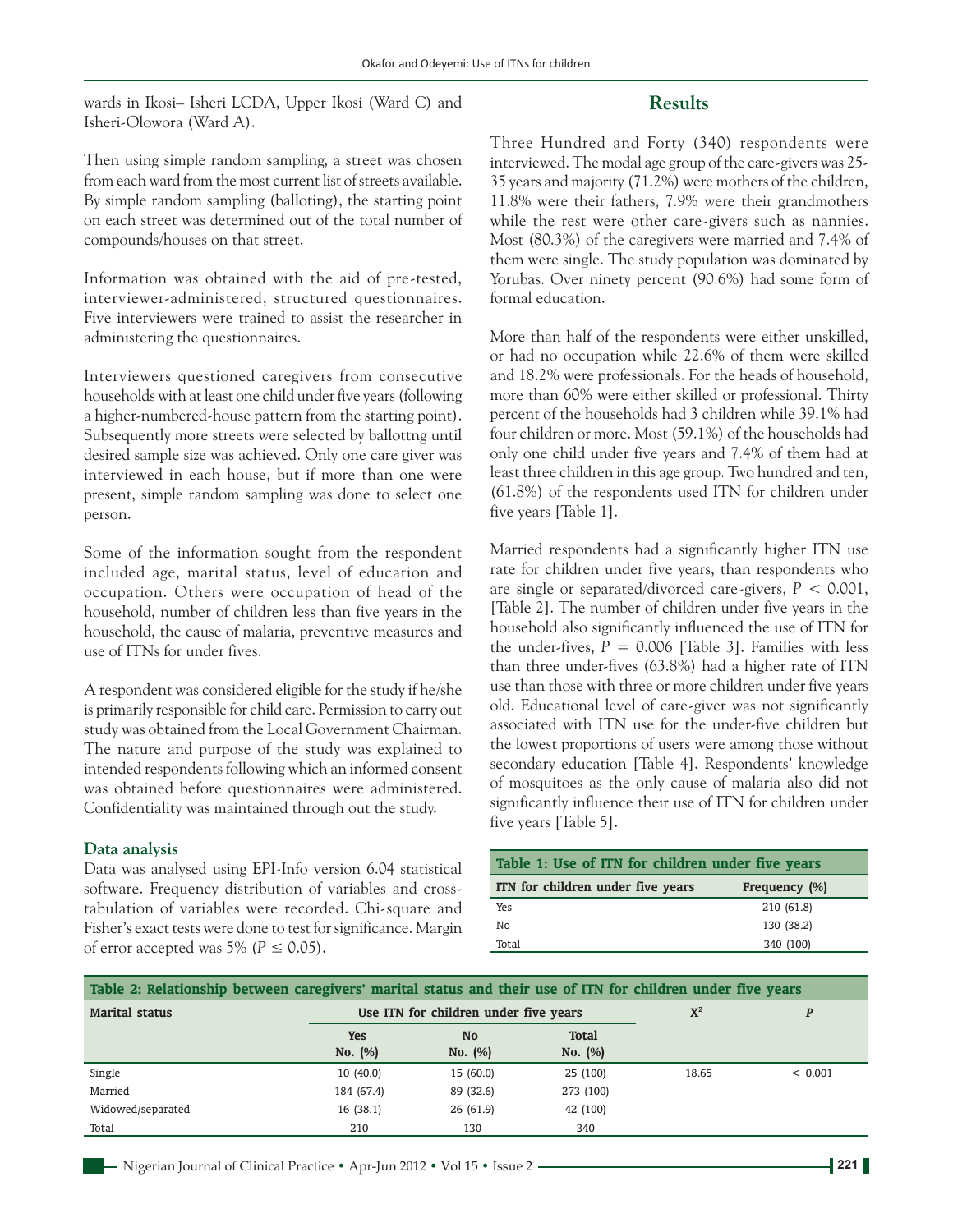| Table 3: Association between number of children under five years in the households and use of ITN by the<br>children under five years |                                       |            |              |                |       |  |
|---------------------------------------------------------------------------------------------------------------------------------------|---------------------------------------|------------|--------------|----------------|-------|--|
| No of children $<$ 5 years                                                                                                            | Use ITN for children under five years |            |              | $\mathbf{X}^2$ |       |  |
|                                                                                                                                       | <b>Yes</b>                            | <b>No</b>  | <b>Total</b> |                |       |  |
|                                                                                                                                       | No. (%)                               | No. (%)    | No. (%)      |                |       |  |
| $<$ 3                                                                                                                                 | 201 (63.8)                            | 114 (36.2) | 315 (100)    | 7.58           | 0.006 |  |
| $\geq$ 3                                                                                                                              | 9(36.0)                               | 16(64.0)   | 25 (100)     |                |       |  |
| Total                                                                                                                                 | 210                                   | 130        | 340          |                |       |  |

**Table 4: Association between caregivers' educational level and use of ITN for children under five years**

| Use ITN for children under five years |           |              | ${\bf X}^2$ | P     |
|---------------------------------------|-----------|--------------|-------------|-------|
| <b>Yes</b>                            | <b>No</b> | <b>Total</b> |             |       |
| No. (%)                               | No. $(%)$ | No. (%)      |             |       |
| 18 (56.3)                             | 14 (43.7) | 32 (100)     | 6.81        | 0.078 |
| 37(51.4)                              | 35 (48.6) | 72 (100)     |             |       |
| 96 (62.8)                             | 57 (37.2) | 153 (100)    |             |       |
| 59 (71.1)                             | 24 (28.9) | 83 (100)     |             |       |
| 210                                   | 130       | 340          |             |       |
|                                       |           |              |             |       |

**Table 5: Association between respondents' knowledge of mosquitoes as the only cause of malaria and their use of ITN for children under five years**

| Mentioned only mosquito | Use of ITN for children under five years |                      |                         |          |
|-------------------------|------------------------------------------|----------------------|-------------------------|----------|
|                         | <b>Yes</b><br>No. (%)                    | <b>No</b><br>No. (%) | <b>Total</b><br>No. (%) |          |
| Yes                     | 9(69.2)                                  | 4(30.8)              | 13 (100)                | $0.773*$ |
| No                      | 201(61.6)                                | 126 (38.4)           | 327 (100)               |          |
| Total                   | 210                                      | 130                  | 340                     |          |

\*Fisher's exact *P*

#### **Discussion**

The use of ITNs is one of the strategies of the RBM initiative to reduce morbidity and mortality from malaria especially in children and pregnant women. Expanding its coverage has been found to achieve this reduction.<sup>[2-4]</sup>

The level of ITN use in this community is better than other malaria endemic countries such as Madagascar, Togo, Senegal and Kenya.<sup>[5-8]</sup> This may be due to the several campaigns on malaria control by the government and donor agencies who made ITNs available at a subsidized rate or even free of charge. Data from household surveys conducted in 30 malarious African countries between 1998 and early 2002 showed that only Guinea Bissau met the 60% target coverage with ITNs defined for Africa in the Abuja Summit on Roll Back Malaria in 2000.[9] In 23 countries, ITN use for children less than five years old was at or less than 5%, with an overall median use of 2%.[9] In a semi-urban community in South-South Nigeria, only 18.28% of those who bought ITNs through a social marketing programme used them properly.<sup>[10]</sup> Most of these nets (53.06%) were occupied by under-five children that slept with their parents on the bed.[10] The high coverage recorded in this study is encouraging though the same cannot be said of Ile-Ife, another South-West location where only 2.1% of children with malaria used ITNs.<sup>[11]</sup> If the targets for malaria control are to be met, focus for ITN use should go beyond vulnerable groups like children and pregnant women to everybody. An interesting finding in some parts of Uganda was that bed nets were "reserved" mainly for the heads of the households.<sup>[12]</sup>

Marital status was a significant determinant of ITN use in Makueni District, Kenya.<sup>[13]</sup> Other authors have also reported better health outcomes for infants and toddlers of married mothers.[14] It is therefore, not surprising that married care-givers significantly had better ITN coverage for the under-fives. It is possible they have better exposure and experience about child health.

For under-fives, sleeping on the bed with their parents ensures higher ITN use rate.<sup>[10]</sup> This may explain the significantly higher coverage found among children in households with two or less children under five years who may be sharing their parents' bed. Having many under-fives in a household, (most likely in a crowded accommodation) would probably result in the young children sleeping on the floor. In addition, smallersized households are more likely to afford ITNs.